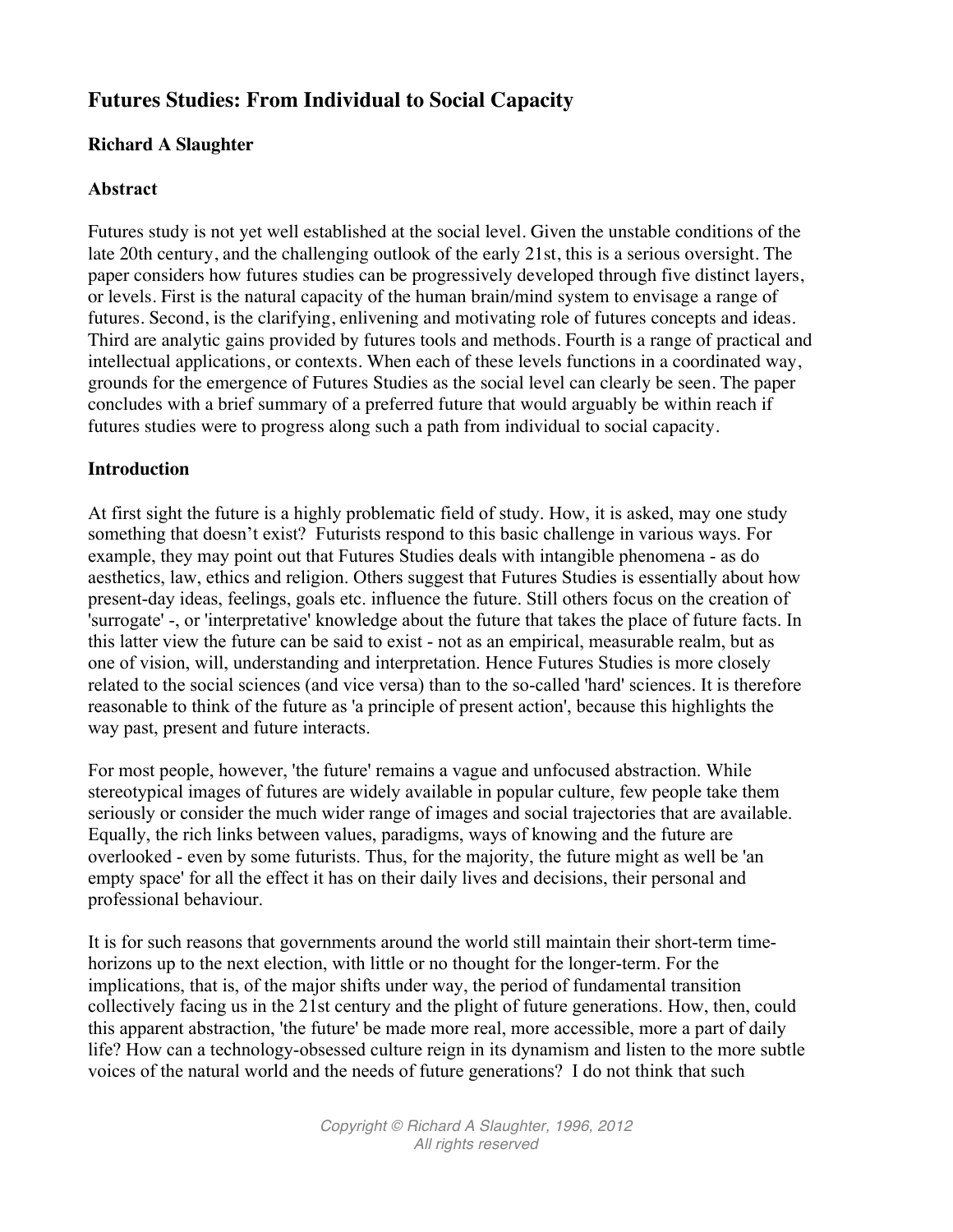outcomes can be achieved by threats, gloom-and-doom posturing, or any expectation that governance will be transformed in the near future. A different strategy is needed: one that recognises the *layered quality* of futures understanding. This cannot be legislated into existence. However, this paper explores the view that it can be built up layer-by-layer over a period of time (see Figure 1).

#### **Figure 1 Futures study - from individual to social capacity**

| <b>Levels</b> |                                                                                           | <b>Indicators</b>                                                         |
|---------------|-------------------------------------------------------------------------------------------|---------------------------------------------------------------------------|
| Level 5:      | Social capacity for<br><i>foresight</i> as an<br>emergent property                        | Long-term<br>thinking becomes<br>a social norm                            |
| Level 4:      | Futures processes, projects<br>& structures embodied in<br>variety of <i>applications</i> | Foresight routinely<br>applied in most<br>organisations                   |
| Level 3:      | <i>Futures tools &amp; methodologies</i><br>increase analytic power                       | Widespread use<br>of standard fs<br>tools & methods                       |
| Level 2:      | <b>Futures</b> concepts<br>& ideas enable<br>a futures discourse                          | Futures concepts<br>& ideas become<br>influential via<br>discourse        |
| Level 1:      | Raw capacities &<br><i>perceptions</i> of the<br>human brain-mind system                  | Unreflective use<br>of forward<br>thinking in daily<br>life of individual |

*Figure 1 illustrates the way that futures study is progressively enabled level-by-level from a raw, under-utilised, potential to an applied social resource. At level 1, futures thinking is virtually impossible, and the future seems to be an 'empty space.' However, concepts, methods and applications augment these capacities. The future then emerges as an active social category brimming with social implications.*

> *Copyright © Richard A Slaughter, 1996, 2012 All rights reserved*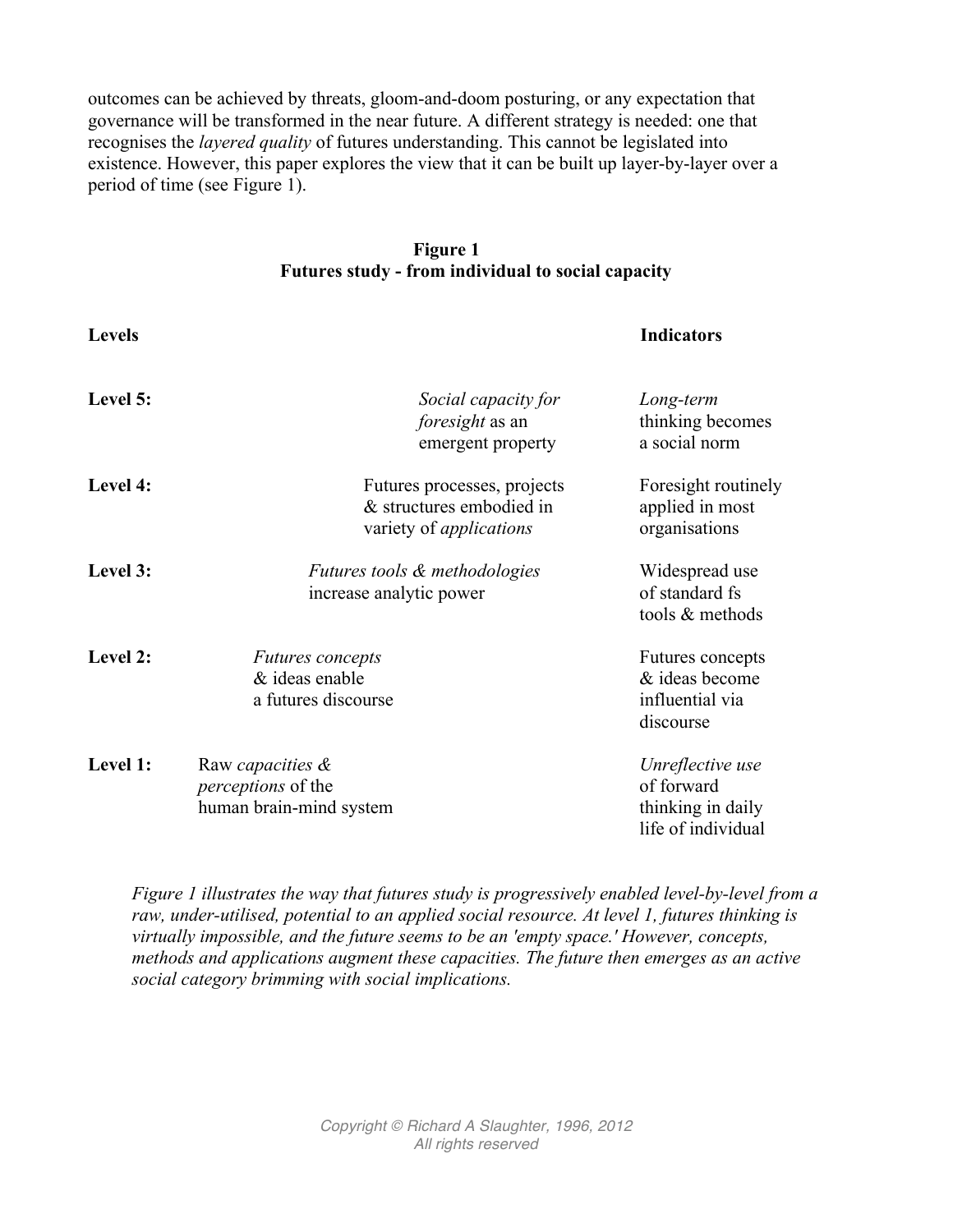# **Level 1: Human capacities and perceptions**

A sound place to begin is with individual human capacities. It is evident that the human brain-mind system is richly endowed with the capacity not just for primary consciousness (seeing only what is directly available to the senses) but with *reflexive understanding in time.* This higher-order consciousness is characterised by the ability to remember and to learn, to roam consciously throughout a rich, complex, extended present, to understand responsibilities and consequences, and to speculate on futures yet to come. Edelman characterises it this way. He writes:

The freeing of parts of conscious thought from the constraints of an immediate present and the increased richness of social communication allow for the anticipation of future states and for planned behaviour. With that ability come the abilities to model the world, to make explicit comparisons and to weigh outcomes; through such comparisons comes the possibility of reorganising plans. Obviously, these capabilities have adaptive value.  $\frac{1}{1}$ 

Human beings therefore have an *innate* capacity for speculation, foresight, modelling and choosing between alternatives. They are not stranded, willy-nilly, in a deterministic world. Rather, they are consciously located in a socially created, but self-actualised, matrix of structures, understandings and forces. It is for such reasons that human beings are able to think not only about 'the future' but futures plural. Unlike the human body, which is necessarily constrained in time by the close coordination of biology (respiration, digestion, protein synthesis), the human mind, imagination and spirit are free to roam at will among a stunning array of different worlds and world-views, past, present and future. They can also communicate directly with future generations.

Crudely put, the 'wiring' of the brain/mind system is sufficiently complex and inclusive to permit at least three kinds of journeys. It routinely permits consideration of past environments that the body and perceptual apparatus were never present to experience directly. It supports knowledge and understanding of significant contexts in the historical present that are displaced in space (eg. Chernobyl, Bosnia, Okalahoma City); and it enables the forward view - a potentially panoramic outlook on a vast span of alternative futures. Figure 1 therefore includes capacities and perceptions as two of the 'building blocks' of futures study in general and the future generations perspective in particular. The ability to think ahead is grounded in these features. It is an *emergent capacity* of this complex, elegant system. This is why all normal persons are fundamentally capable of foresight, forward thinking and responsible behaviour focused on long-term considerations. In contrast to the professional (and professionalised) work of, eg, forecasters and scenario analysts, one does not need a Ph.D. and an academic base in order to engage in long-term thinking.

# **Level 2: Futures concepts enable a futures discourse**

However, the raw capacity of the brain/mind system clearly does not automatically lead to understanding and competence. The rare stories of children raised by animals give weight to the view that to become properly human, the young need to be nurtured within a family and inducted into the symbolic social world of language and culture. So far, so good. Unfortunately, however, those raised in Western, or Westernised cultures, are likely to be imbued with the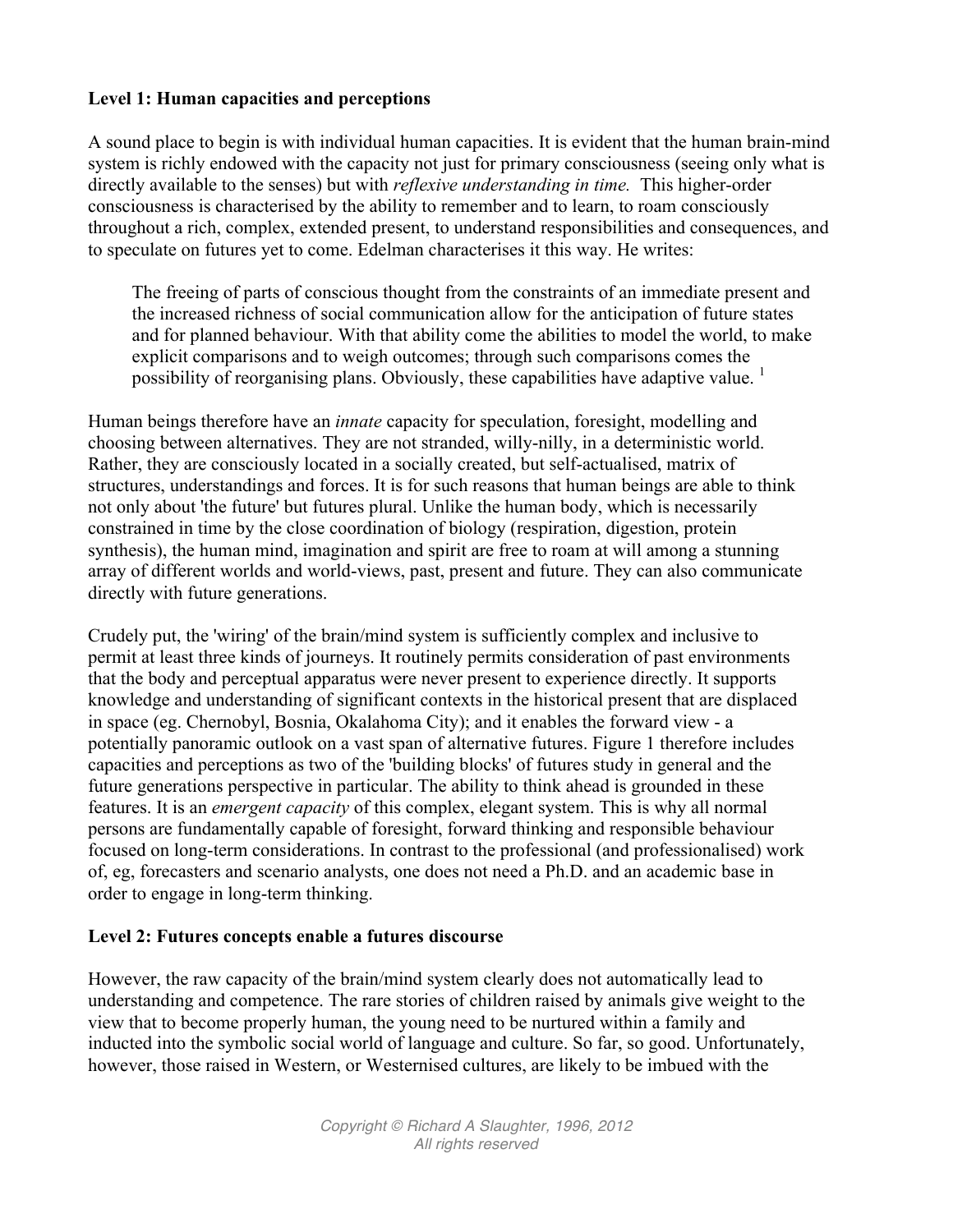characteristic Western outlook. Nature is purely utilitarian - it is merely a resource for human use. Growth is seen as an unproblematic and unquestioned good. Science and technology are primary forces in creating 'opportunity' and hence the future. The cultural past is valued and tangible but the future is not similarly regarded.  $2^2$ 

Critical futures study makes it clear that such embedded cultural commitments are complicit in the emergence of the global problematique in all its many dimensions. Therefore, each generation that takes on such commitments and assumptions, that regards them as natural and normal, perpetuates an unsustainable world order at a very fundamental level. However, as noted, higher-order consciousness is reflexive. It can look clearly on its own pre-suppositions and, where the evidence is clear, change them. This work is obviously not easy, but it is certainly possible over a period of time. As this occurs, so the 'mist' clears, and a diagnosis can emerge about the global plight of humankind. Unfortunately, this is as far as many scholars and others get. Yet the next step is as simple as it is powerful: the development of a personal futures discourse.

It is tempting to see such a discourse as simply a matter of acquiring the appropriate language. There is some truth in this, but it is not the whole picture. As a teenager I read a great deal of SF. Without realising it at the time, I was learning a grammar of futures imagery that subverted the usual default view of the future as a blank space and instead populated it with an immense variety of images, meanings and possibilities. Because of this variety, my relationship to the future became active, rather than passive. For example, I began to wonder why so many fictional futures were populated by cruel aliens, implacably menacing super computers, rampaging robots and earthly catastrophes. Why, I wondered, could the future not be a desirable place, even in imagination? The answers to such questions led me to the futures field, its rich, inspiring literature and, eventually, to some of the people who created both.

When I later began to explore the world of Futures Studies, I came to see that there was indeed a distinct discourse. As I began to immerse myself in it, so many aspects of the futures dimension began to clarify and to connect with features of the present that implied particular directions, outcomes and scenarios. This provided a new purchase on current affairs. Eventually I could see that society is profoundly affected by a small number of dominant discourses that, in no small way, condition the framing of current issues and concerns - and hence the priorities and directions adopted at any time. One of the dominant discourses is an economic one. It heavily influences how governments govern, allocate resources and make decisions. However, it is predicated on a range of untenable assumptions that have been thoroughly critiqued by futurists and others. <sup>3</sup> Another dominant discourse, not unconnected with the above, is the commercial one. This is based on equally untenable assumptions. It essentially says: 'buy, consume, use and use up everything you want. Give no thought for tomorrow'. A third discourse is academic. It is deeply conservative and committed to boundary-maintenance. Here future discounting is very strong. Academia values the past much, much more deeply than the future. One could go on, but I think the point is made.

Set against the above are a number of newer discourses which are engaged in a symbolic struggle for acceptance. These include a peace discourse, an environmental discourse, and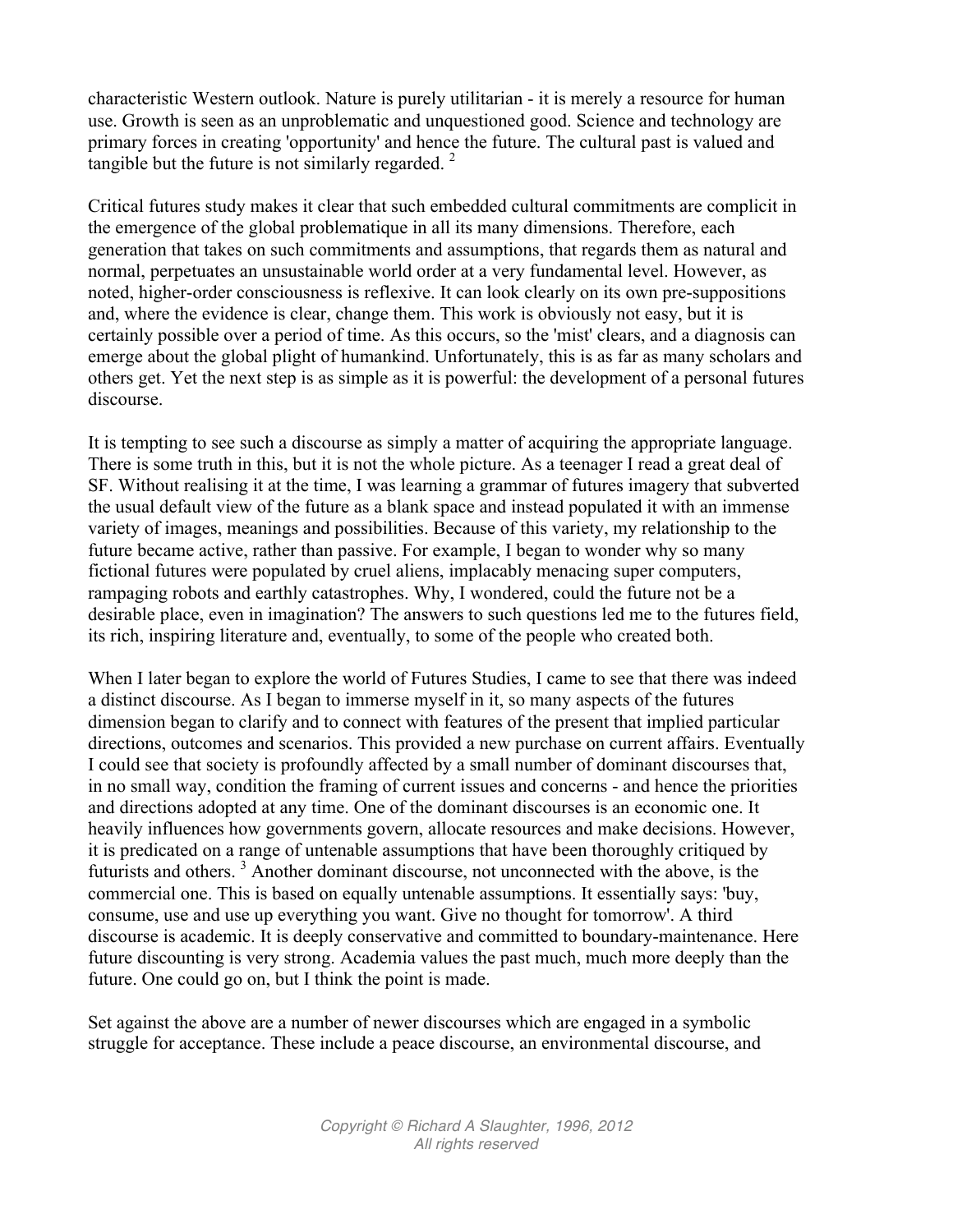discourse arising from the women's movement. Each attempts to legitimise particular concerns through language.

The futures discourse shares in the need to achieve acceptance and legitimation. But it is less clearly focused on achieving specific cultural goals. The most specific generalisations that could, perhaps, be derived are the need for a shift from short-, to long-term thinking and the notion of sustainability as a social goal.  $4$  Beyond this, however, it does not appear to be strongly prescriptive. One reason may be that the core concept of 'alternatives' mitigates against such an approach. Yet I think it true to say that the lack of a futures discourse in society is one of the structural impediments to adaptive change. Or, put positively, the wider up-take of the discourse is one of the most powerful strategies for dealing with the apparently intractable dilemmas of the present and near-term future.

Without a futures discourse founded on the critical thinking alluded to above, 'the future' is occluded, hidden, continually just out of sight and therefore out of mind. People therefore just don't think about it. I call this the 'threshold problem'. The many rich possibilities for understanding the global predicament, reconceptualising aspects of it and steering toward consciously chosen outcomes are therefore overlooked. So what can be done? A number of futures scholars have tried to make futures concepts and ideas more widely available in the belief that, in so doing, the social capacity to use and apply the discourse will be enhanced.<sup>5</sup> What evidence is there for this view? It is two-fold. First, there is the personal experience of a dawning awareness followed much later by a progressively deeper understanding. Second, there is the experience of graduate students from around the world who came fresh to futures studies and finished their courses with a much more empowered and insightful view. I do not want to underestimate the problems that students new to futures studies may experience, but I have no doubt whatever of the enabling power of a futures discourse.<sup>6</sup>

# **Table 1 Sample of futures concepts**

alternatives and choices breakdown and renewal cultural editing empowerment extended present foresight futures in education future generations reflexivity social innovations sustainability time frames vision a wise culture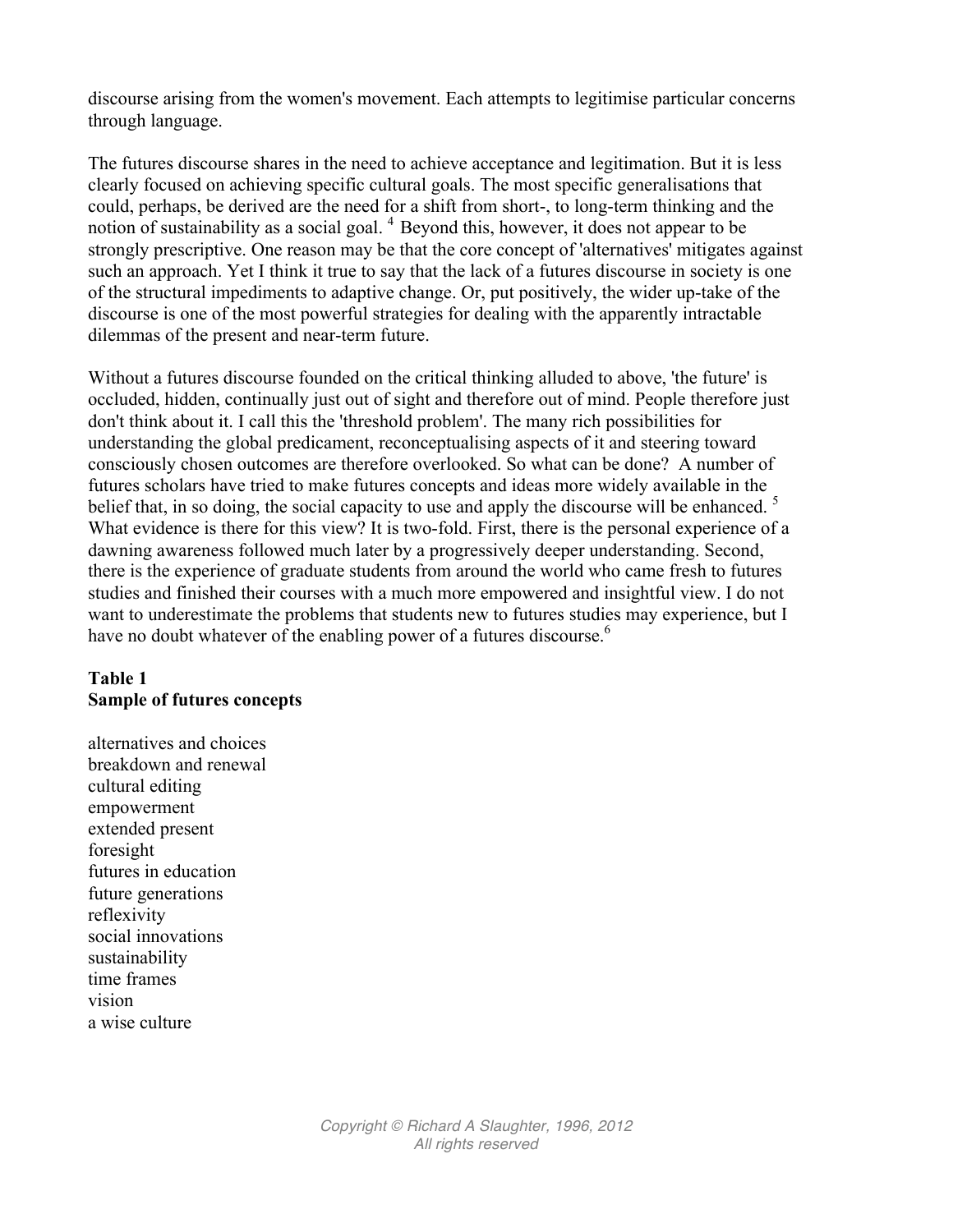The most broadly useful futures concepts are those that have a certain 'amplitude'; that is, they can be approached and understood on a variety of levels. They can therefore be introduced to young children as well as adults. For example, the notion of foresight may seem difficult. But it can be approached concretely by observing its use in everyday life (walking, driving, sailing etc.). Later, the notion of a 'loop of futures scanning' can be introduced. Still later aspects of systems thinking and theories of human perception come into view. For these and other reasons, foresight is one of the most productive futures concepts I have ever encountered (which is why I wrote a book about it). Some others are given in Table 1.

It might be objected that not all such concepts are 'owned' by futurists. Quite so. But when they are used in a sustained way and in combination with others, as well as with the other resources available through futures studies they do, I believe, permit *a distinctly futures-oriented quality of understanding* to emerge. It is this which is the goal and purpose of futures educators, rather than the pursuit of any particular future scenario. Thus, futures concepts enable a futures discourse. It is the latter that provides the foundation for an applied futures perspective, rather than techniques *per se*. However, as the following section suggests, methodologies do have an essential role to play in moving from an individual toward a social capacity for futures studies.

#### **Level 3: Futures Methodologies and Tools**

If it is innate capacities that make futures thinking possible and futures concepts that enable a futures discourse to emerge, it is the use of tools and methodologies that raises the power of a futures perspective to a new level. Some examples are given in Table 2.

#### **Table 2 Futures methodologies**

backcasting causal layered analysis cross-impact matrices Delphi surveys environmental scanning forecasting scenario building strategic management trend analysis

It is all very well to articulate futures issues and problems. But at the end of the day discourse alone cannot deal adequately with many broader or more complex futures concerns. For example, take the practical need to assess if a power station or a new major road is, or is not, necessary. To make a sound decision depends not merely on ideas and discourse, but also on the extended treatment of complex sets of data. This is where a purely literary-based discourse reaches its limits: it cannot handle data. But futures methodologies can. That is essentially why they been developed and implemented. Table 2 lists some common futures methodologies that are used to generate, manipulate and evaluate information about the future.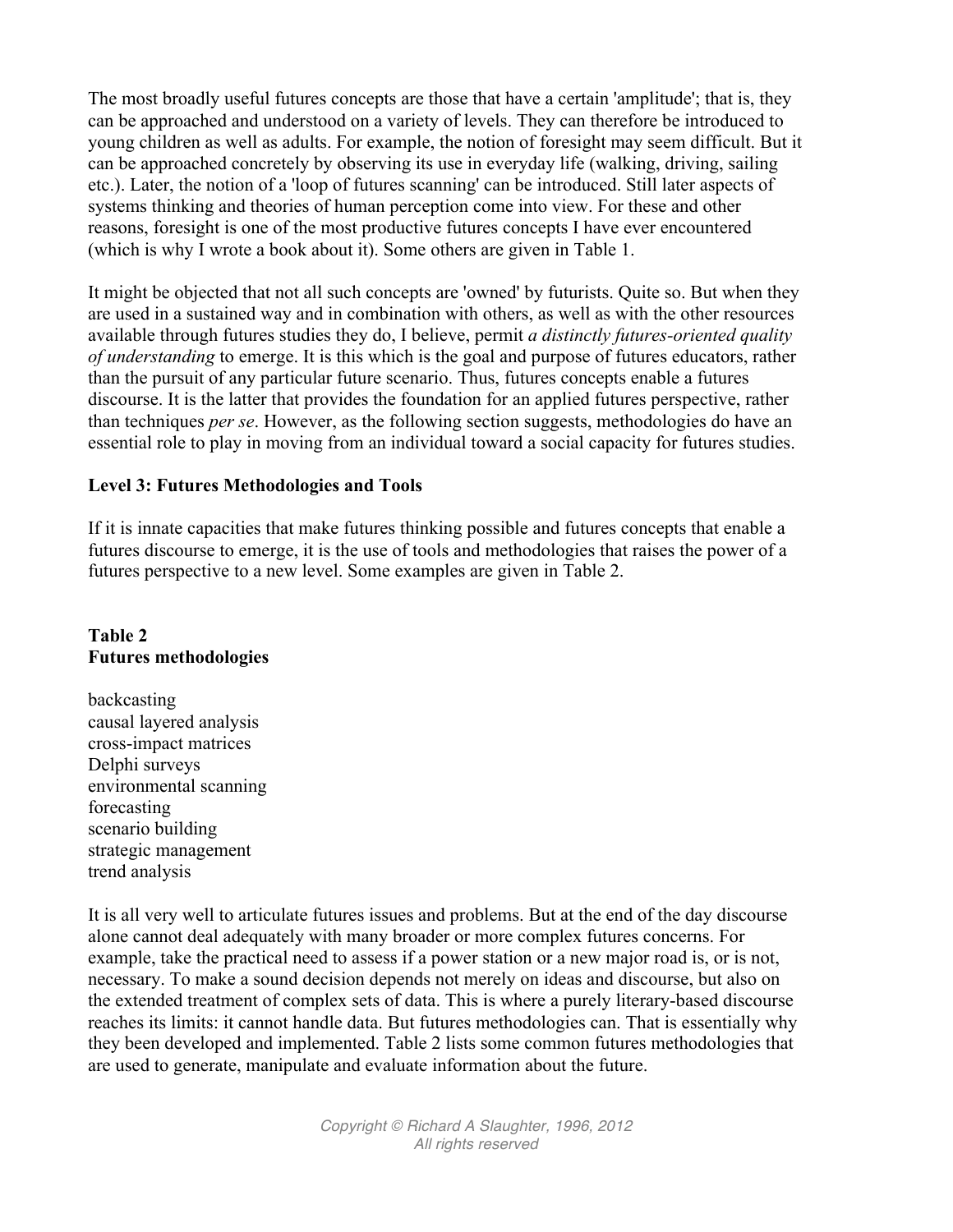In the case of building a major road or airport, much work would be needed to collect timeseries data from the recent past and then subject it to various forms of mathematical extension. It is here that scenarios can also be used to embed the raw data in humanly meaningful contexts, ie, self-consistent pictures of possible futures. From this kind of elaboration emerges a view of the context in which the proposed project can be located. Does it still make sense? Is it 'economic'? Are the trends likely to hold up? What 'system breaks' can be envisaged? And so on. It is clearly a very demanding and sophisticated exercise that requires expert knowledge and understanding. In France the work of Michel Godet, which goes under the heading of 'La Prospective', has carried this kind of approach to its highest level of accomplishment.  $\frac{7}{1}$  It is both commercially and intellectually successful, providing many companies with valuable strategic intelligence about their business, products and markets. In other words, the manipulation of large data sets in combination with conceptual sophistication allows a kind of extended analysis to take place that deals successfully with complex practical problems.

There is also another aspect to this level: futures tools. By tools I mean much simpler strategies and procedures to extend understanding in a wide range of situations. Table 3 gives some examples. Such futures tools have been derived from the conceptual and the methodological resources of the futures field by many people: educators, social activists, workshop facilitators and others. Metaphorically speaking they provide a very comprehensive 'tool-kit' for those working with young people or other enabling contexts. Various attempts have been made to make some of the most useful tools available in published form. <sup>8</sup>

Even taken alone such tools can be extremely useful. Take the futures wheel. It is a very simple idea. A possible future event is placed in the centre of a piece of paper. Immediate consequences are traced out in a rough circle. These 'first-order' items are then explored in another ring and so on. Practitioners have found it an ideal starting point to investigate the implications of many topics with people of all ages, from very young children to corporate executives. In other words, it has the 'amplitude' I mentioned above. It can also be used as a mind-map, a counselling tool and a way of exploring assumptions.

# **Table 3 Futures tools**

assessing global 'health' brainstorming the critique of images of futures dealing with young people's fears exploring the extended present futures wheels imaging workshops the loop of futures scanning questions about futures simple cross-impact matrices simple scenarios simple technology-assessment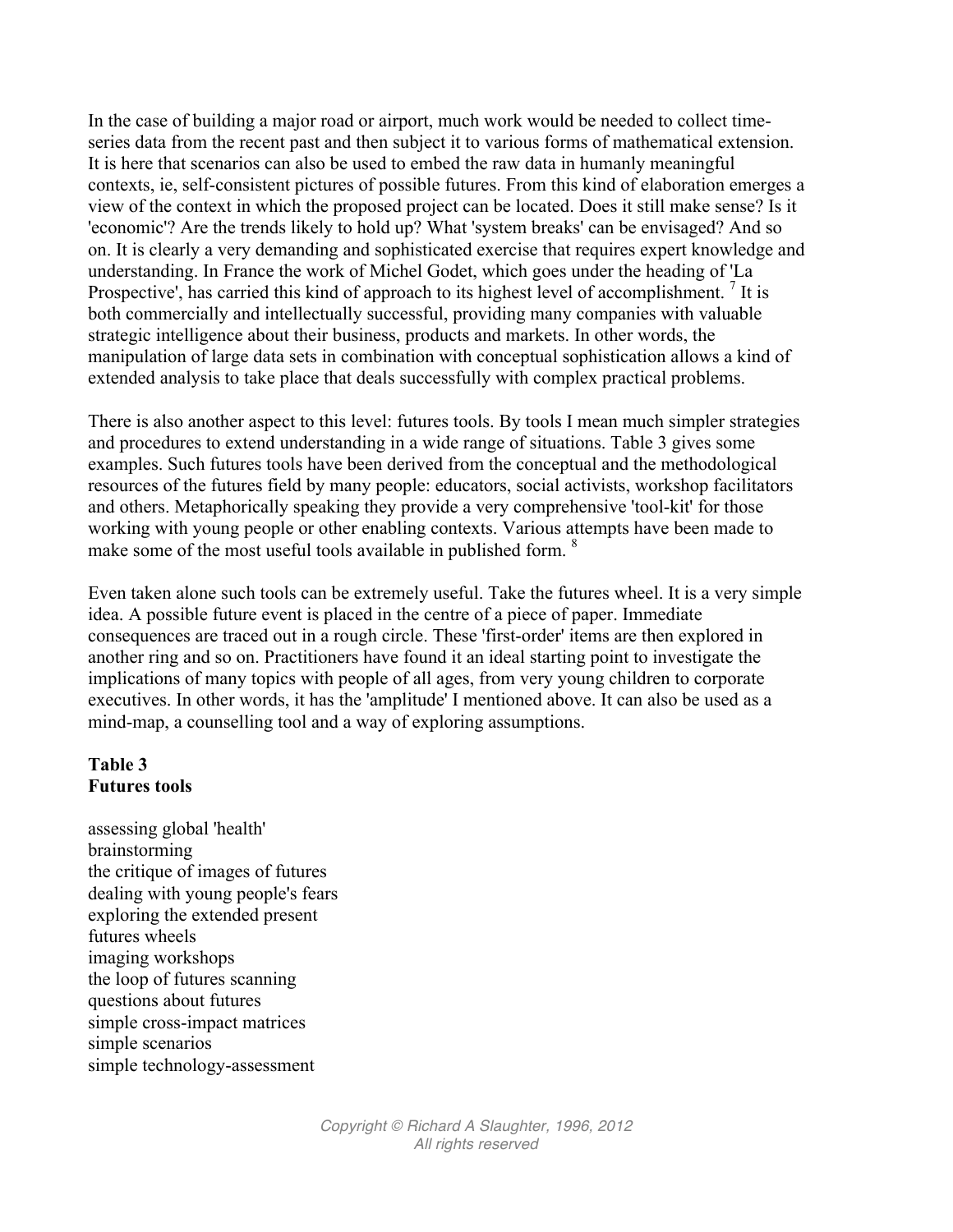simple trend analysis social innovations process time capsules time lines values clarification

But futures tools do not exist in isolation. They can be assembled in many varied and productive sequences. This is partly why they are such a useful and flexible educational resource. For example, one can begin with an exercise dealing with optimism and pessimism, continue with one dealing with young people's fears, continue again with one on social innovations and end with another using simple scenarios. From this basis, a second sequence could examine some more advanced concepts and ideas: the critique of the industrial worldview, the nature of a wise culture, communicating with and caring about future generations. The subjects and permutations are endless. Clearly such tools involve and complement the use of futures concepts.

Thus futures methodologies and tools greatly enhance the development of a futures perspective by extending the analytic, cognitive and intellectual reach of those using them.

#### **Level 4: Futures applications**

All the above would be very limited in scope if such resources were only used in an ad hoc, informal way. But they take on much greater force and power when embodied in specific contextual applications. Some examples of the latter are given in Table 4.

# **Table 4 Futures applications**

critical futures studies future generations studies futures in education futures research institutions institutions of foresight strategic foresight twenty first century studies university futures departments

There is some overlap here with the implementation of the more sophisticated methodologies, since the latter obviously require a context. But it is the term 'context' that is significant. It does not matter how articulate we may become, or how far-reaching our methodologies may be. If there is no supportive context, such powers will be difficult to sustain; they may wither and die. This is the fate of all-too-many futures-related educational innovations. So the key to this level is the provision of an institutional or organisational milieu where high-level futures work can thrive, develop, be critiqued and implemented. I will now briefly discuss the examples given.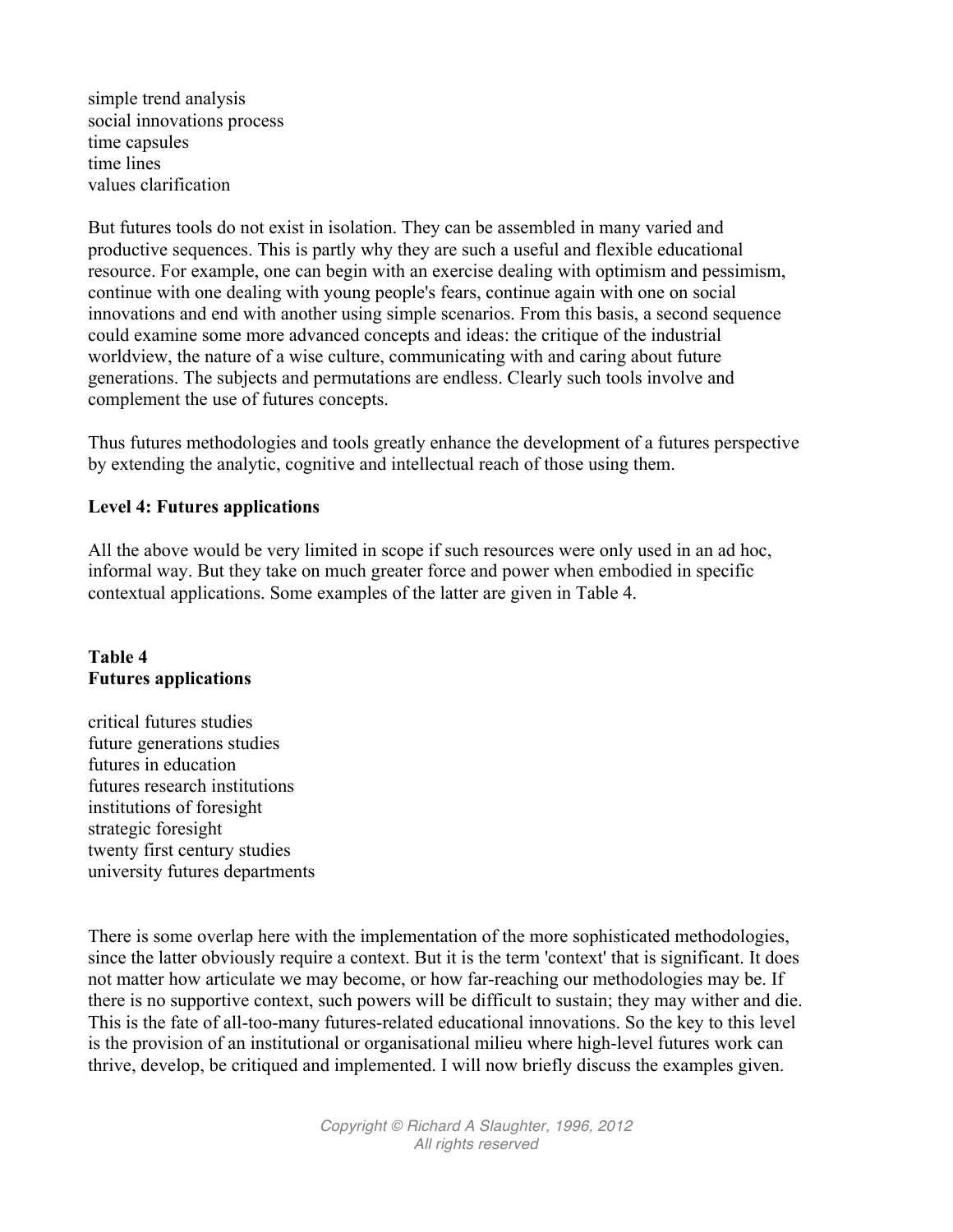Critical futures study uses the standard tools of scholarship to raise the power of futures thinking to a higher level.  $9$  However, it cannot take place in isolation. There is no point in gaining insight if the insights are private, unavailable and not susceptible to the very necessary process of disciplinary criticism and feedback. For me the key to implementing some of the insights from critical futures study was to embed them in post-graduate university courses.<sup>10</sup> This had the benefit of testing them against the criteria of tertiary institutions and also against the needs and perceptions of successive cohorts of post-graduate students. It is essential that such work is openly tested and does not become a private indulgence.

Future generations studies is a new field which has emerged from futures studies per se and from the application of particular values within a futures perspective. In this view, future generations are radically disadvantaged by many present trends, structures and practices. Therefore, ways are needed to raise the profile of future generations, to give them a voice, and for contemporary societies to recognise their needs in present-day councils. This necessary social innovation is given even more weight when it is realised that many traditional cultures in the past already understood the necessity of so doing.  $^{11}$ 

More generally, much of the foregoing can be implemented in education at the school and college level. I have always argued that instead of being seen as a brash newcomer, a futures perspective is intrinsic to the tasks of teaching, learning, teacher preparation and professional development (particularly for principals). Schools are in the business of preparing the next generation for life in the early 21st century. They are therefore one of the few social institutions with a social mandate to think long-term, though few of them yet know how to do it. Still, there are signs of progress. As this paper is written, the Board of Senior Secondary School Studies in Queensland, Australia, has started to trial a new, four semester futures syllabus for year 11 and 12 students. I expect this kind of innovation to become much more common as the new millennium draws closer. The opportunities for productive work in this area are much greater than is commonly recognised.<sup>12</sup>

Futures research institutes are organisations purposely designed to facilitate the kind of extended, high-level, data-driven work noted above. They have sprung up in many countries, particularly in the USA, where a combination of wealth, entrepreneurial drive and deep-seated perception of opportunities and problems, has created a critical mass of expertise. Such institutes tend, on the whole, to carry out work for government departments, public utilities and corporate clients. What I all institutions of foresight (IOFs) are closely related to them. They may use some of the same methods. However their values tend to be different and the focus is more in the public interest arena. Depending on how they are defined, there are several hundred IOFs around the world.<sup>13</sup> They exist because perceptive people in all regions have understood the drift of world events, have seen the outlines of the 'great transition' that lies ahead, and have realised that no country should simply drift into this most dangerous and challenging time. This sense independent discovery gives weight to what I think of as a growing 'congruence of insight' about the fundamental problems facing humanity, as well as long-term, systemic solutions. Hence the research institutions and the IOFs play a potentially central role in helping to embed society-wide changes of perception and practice.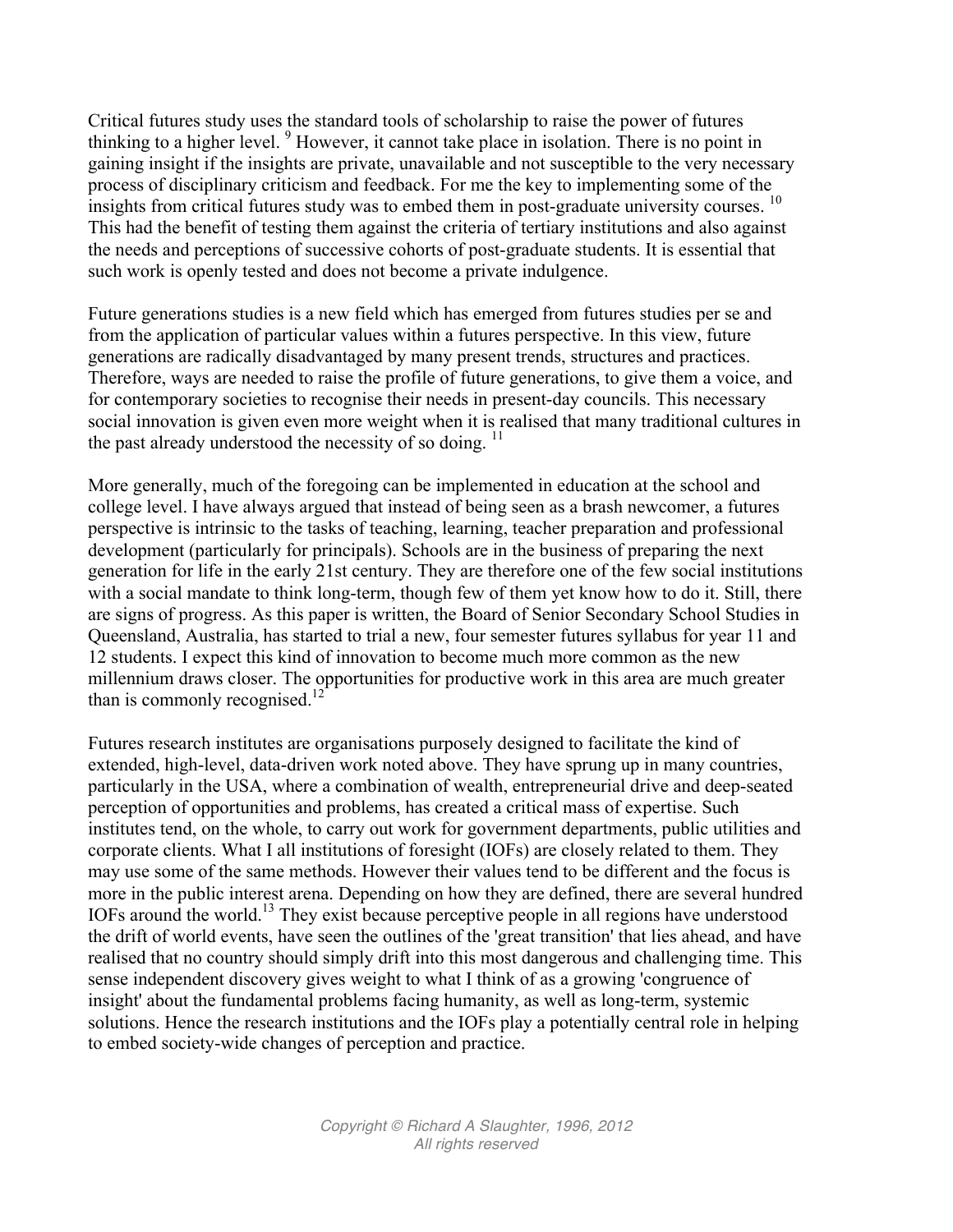Another milieu in which such work may be done is within the strategic planning units of various organisations. While strategic planning has not always lived up to the expectations loaded upon it, most large organisations have discovered that they must try to operate strategically. Those who do not are much more likely to fail. So strategic planning is not likely to be abandoned. It can, however, be improved by opening it up to the kinds of symbolic and methodological resources outlined here, thus creating a new focus on strategic foresight. Too often, for example, it is the case that corporate approaches to futures are epistemologically and ideologically naive, taking, for example, a particular corporate or cultural ideology as 'given' and missing altogether the many options for critical analysis and reconceptualisation upon which lasting social innovations may depend. Some management books fall into exactly this trap, eg., Hamil and Prahalad's *Competing for the Future*. Others, such as Paul Hawken's *The Ecology of Commerce,* deal with the coming transition in much more conceptually adroit ways. 14

The emergence of 21st century studies is potentially significant. A number of national studies have been, and are being, carried out. A conceptual and methodological tool kit has been developed, along with an enviable grasp of the organisational and practical issues that can determine success or failure.<sup>15</sup> It is regrettable that only a small number of nations have so far participated in this program. Many rich Western nations, including Australia, continue to proceed in blissful ignorance of the high-quality international 'conversation' that they are missing. In time, the national studies will form the basis of a global overview of perspectives for the 21st century. It is a prospect that no nation on Earth can afford to overlook.

Finally, there is clearly a role for universities in the development of an advanced futures discourse and the implementation of foresight. It is a matter of profound regret that so few of them have so far understood how thoroughly the prospects for humankind have altered during the present century, and therefore remain preoccupied with history, boundaries, subject areas and 'knowledge for its own sake'. Yet departments of futures studies or futures research in a number of countries are clearly viable; moreover many futures courses are taught from within parallel disciplines such as science studies, development studies, geography, sociology and politics.

In summary, the implementation of futures thinking lags well behind its conceptual and methodological development. However, as the practicality and applicability of futures studies becomes more widely known, this is likely to change.

# **The social capacity for foresight**

At the human level foresight is a largely undeveloped human capacity that is, nonetheless, used ubiquitously in everyday life. At the organisational level, foresight is much rarer, being subsumed into the limited operations of marketing, strategic planning and organisational development. At the social level, a capacity for foresight barely exists at the present time. The great social institutions: government, business, education, commerce mostly continue as though the particular trajectory of Western culture could continue forever. Specifically, they do not incorporate a clear understanding of the change of scale in human activity and impact that has occurred in recent history. Thus, as Milbrath and others have pointed out, the old trajectory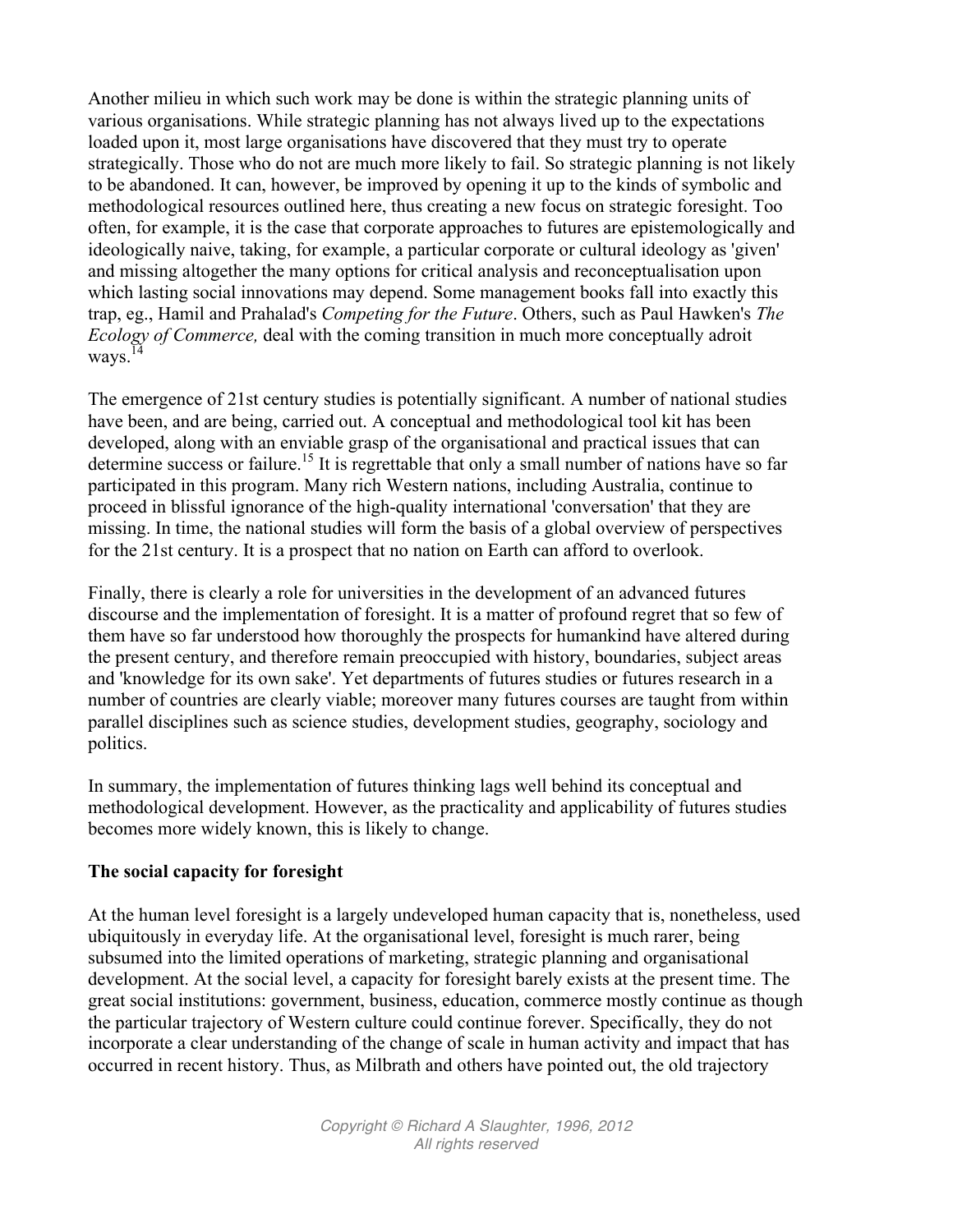cannot be maintained. Business-as-usual thinking remains the norm. But we no longer live in 'normal' times. It would be easy to conclude that the outlook is therefore hopeless. But that is not the conclusion of this paper, nor the collective one of the field of futures studies.

At first sight the possibility of seeing the future as anything other than a blank, vaguely menacing space, seems unavoidable. Few people have been exposed to futures ideas in their formal education, and few encounter them in later years except in the mostly degraded forms available through popular entertainment and commerce. In the standard view, a common response is to work hard for 'my family', 'my job' or perhaps 'my country', and to stay clear of 'the big picture' because it is too challenging and difficult. In this way, whole populations are de-skilled and disempowered. Most young people grow up fearing the future and therefore early on learn the comforts of denial, evasion and avoidance. However, a wholly different outlook is not only possible, it is feasible and, indeed, much more desirable. I will therefore close this account with a brief summary of a preferred future. Much more work is needed here. Positive visions are in short supply, but they are badly needed to provide the young, in particular, with antidotes to the prevailing mood of pessimism and despair. <sup>16</sup>

# **A preferred future**

In my preferred future, schools and other progressive social organisations take heed of the innate capacities and needs of human beings according to a broader map of knowledge. The latter extends vertically to embrace a number of ways of knowing so that empirical, communicative and transcendent phenomena all have their place.<sup>17</sup> It also stretches out horizontally and embraces aspects of past and future, thereby greatly enriching the present and clarifying the dense interrelationships between them. Elise Boulding's notion of a '200-year present' is very helpful here.<sup>18</sup>

Then, given a clearly deteriorating world outlook, futures concepts are taken up universally, integrated into many different fields and also developed within an advanced futures discourse. The latter influences other discourses - particularly those of politics, business and education. The change is catalytic. Insights that had been mulled over quietly by perceptive people all over the world steadily emerge into the light of day where wider populations can respond to them. The old idea of the future as an empty space fades away and is replaced with a new set of reflexive understandings about the constitution of human cultures and responses in space and time. The future is no longer an abstraction. Rather, a 'grammar' derived from a much wider range of ideas and images becomes widely shared. This strengthens the newly emerging futures discourse. Suddenly the human race begins to grasp the predicament it is in - and the many ways of dealing with it.

Futures tools and methodologies spring up everywhere. A whole growth industry develops as a new, more enlightened generation of consultants, motivational speakers and men and women in all professions and fields begin to adopt, shape and apply these resources in their own lives and work. It is a part of the dynamic 'service sector' which is based on qualitative growth, facilitative processes, communication - and hence involving minimal environmental impacts. The growth of social innovations accelerates and foresight, futures thinking, is implemented just about everywhere. Governments are startled out of their complacency and short-term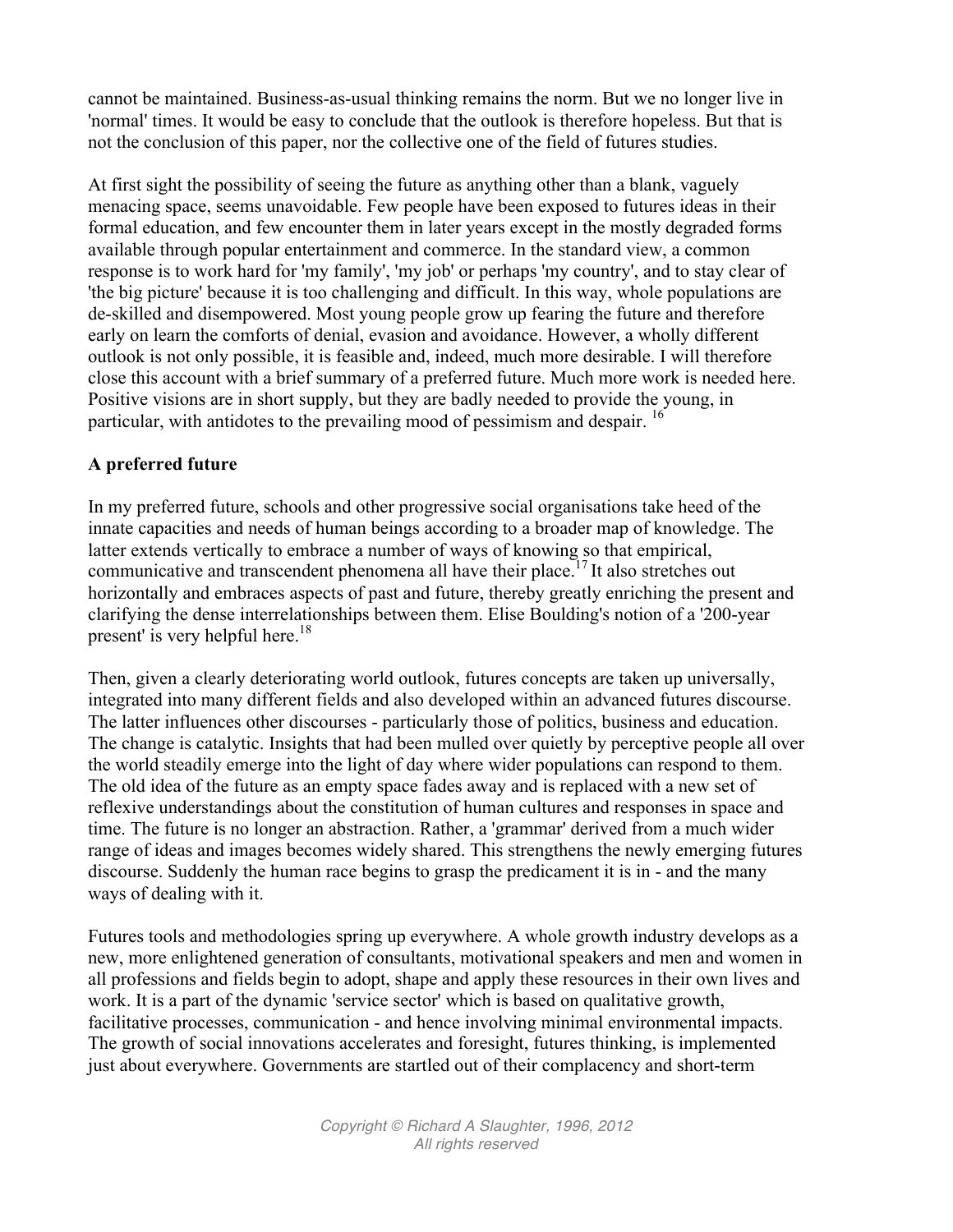habits. They are not reformed overnight. But they do ensure that the very best futures thinking is available to them at source. So a new generation of research institutions and IOFs spring up, many sponsored by anxious governments themselves.

As these social, cultural, organisational and other processes flow together something quite new emerges. It is not the 'noosphere' dreamed of by Teilhard de Chardin, nor the full-blown 'wise culture' sought by visionaries and far-sighted observers.<sup>19</sup> It does not solve all the world's problems overnight, but it does establish a different outlook and perhaps the preconditions of humanly-compelling futures. The new quality is a collective capacity for, and commitment to, long-term thinking. A foresight culture therefore emerges at the dawn of the 21st century. It is a culture that routinely thinks long-term, takes future generations seriously, learns its way toward sustainability and brings the whole earth back from the brink of catastrophe.

The old material growth economy is steadily replaced by a 'restorative economy'. Growth itself becomes a dubious concept - unless it is preceded by the term 'qualitative'. Corporations become intelligent, value-based and systems-aware. The earlier commercial outlook disappears and re-emerges in notions of service and long-term quality. Education is transformed. The schools are vital nodes within the new culture, the springboards for society-wide foresight. Universities finally get the message and begin to break down the old inter-departmental barriers: interdisciplinarity thrives. Futures study and research are seen to be one of the emerging disciplines of the new century. A whole new generation of scholars discovers a realm of enquiry that their ancestors would have thought impossible. <sup>20</sup>

The world is no Utopia. Wars still break out. Viruses ravage certain areas. It is a nervous time and many species could not be saved. There is a collective sense of loss and grief. But a different sensibility is abroad. It is one that sees each generation as links in a chain, not only as inheritors of the past but also as guardians of the future. The species looks out on a newly enchanted world and universe. It grows beyond the primitive ego states and destructive technologies that drove so much of earlier history. Finally it grows toward maturity.

# **References**

1. Gerard Edelman, *Bright Air, Brilliant Fire*, New York, Basic Books, 1992.

2. Richard Slaughter, *The Foresight Principle: Cultural Recovery in the 21st Century*, London, Adamantine, and Boston, Praeger, 1995.

3. Hazel Henderson, *Paradigms in Progress*, London, Adamantine, 1994.

4. Richard Slaughter, From Short to Long-Term Thinking, *Futures*, Vol 28 No 1, 1996.

5. See David Hicks, *Teaching About the Future: A Practical Classroom Guide*, Godalming, Surrey, World Wildlife Fund, 1994. Also Richard Slaughter, *Futures Tools and Techniques,* second edition, (revised and expanded) and *Futures Concepts and Powerful Ideas*, second edition (revised and expanded) Futures Study Centre, Melbourne, 1996.